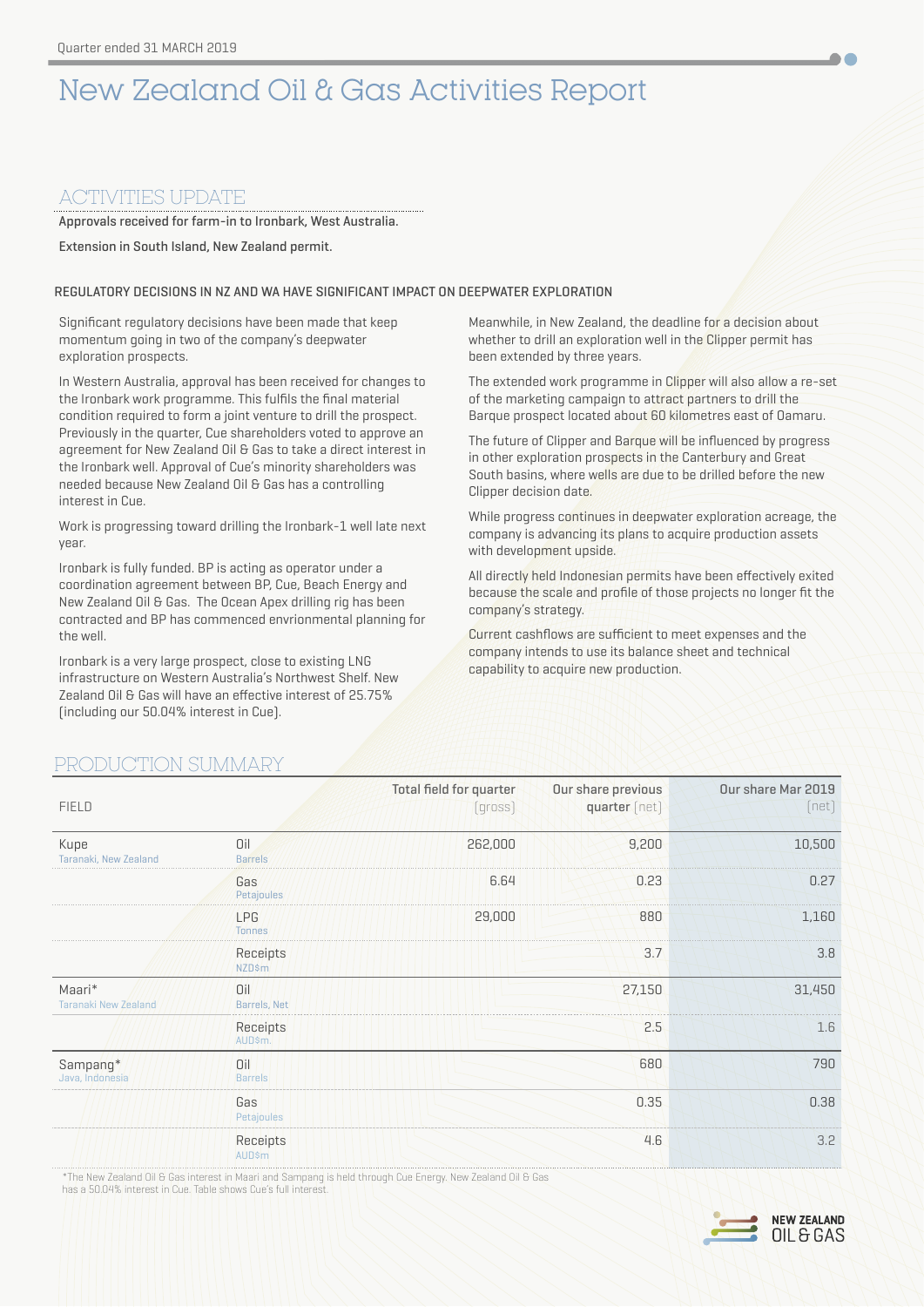# TARANAKI

## **Kupe oil and gas field** (PML 38146)

4% New Zealand Oil & Gas

50% Beach Energy (Operator)

46% Genesis Energy

Kupe production for this quarter was up on the previous quarter and in line with production in the same quarter a year ago. Gas sales were up, with high plant availability and high market demand.

LPG yields have also been sustained at high levels.

Work continues to progress on the capital project to install an onshore compressor at the Kupe production facility. The project is on track for a final investment decision in 2019.

**Maari and Manaia oil field** (PMP 38160)

5% Cue Energy\*

69% OMV New Zealand (Operator)

26% Horizon Oil International

Oil production increased 16 per cent over the previous quarter due to all wells being back on line and because further production enhancements were implemented.

A larger capacity electric submersible pump (ESP) in the MR6a well and increased water injection were the primary contributors to the increase in daily production to approx 8,000 bopd (100%) at the end of the quarter.

Water injection volume tests are taking place to test the capacity of the water injection system and optimise the field production.

\*New Zealand Oil & Gas has a 50.04% interest in Cue. Cue's full interest is shown.

# **Kohatukai** (PEP 55768)

### 25% New Zealand Oil & Gas

25% O.G. Oil & Gas Limited

37.5% Mitsui E&P Australia Pty Ltd

12.5% AWE Holdings NZ Limited (Operator)

The joint venture is currently undertaking the required final post-well activities, with the intention to surrender the permit acreage once this work is completed.



# CANTERBURY-GREAT SOUTH

### **Clipper** (PEP 52717)

# 50% New Zealand Oil & Gas (Operator)

50% Beach Energy

Shortly after quarter end, the Minister of Energy & Resources amended the permit work programme. A well commitment decision that was due to be made by 11 April 2019 now needs to be made before 11 April 2022. Other obligations have been extended correspondingly.

Work on the extension comprised most of the work programme in the permit during the quarter. The extended work programme in Clipper will allow a re-set of the marketing campaign to attract partners to the joint venture.

Clipper contains the multi-tcf Barque prospect located about 60 kilometres east of Oamaru.

The joint venture expects other prospects in the Canterbury and Great South basins may be drilled ahead of Barque and progress in those permits will influence the future of the Barque prospect.

#### **Toroa** (PEP 55794)

#### 100% New Zealand Oil & Gas

The government is considering an extension to the permit work programme to align with the extension in Clipper.

Although the Toroa well commitment date is another year away, due in 2020, it is expected that a potential farm-in arrangement would be aligned with the Clipper permit, and a well commitment would be influenced by progress in other prospects in the basin.

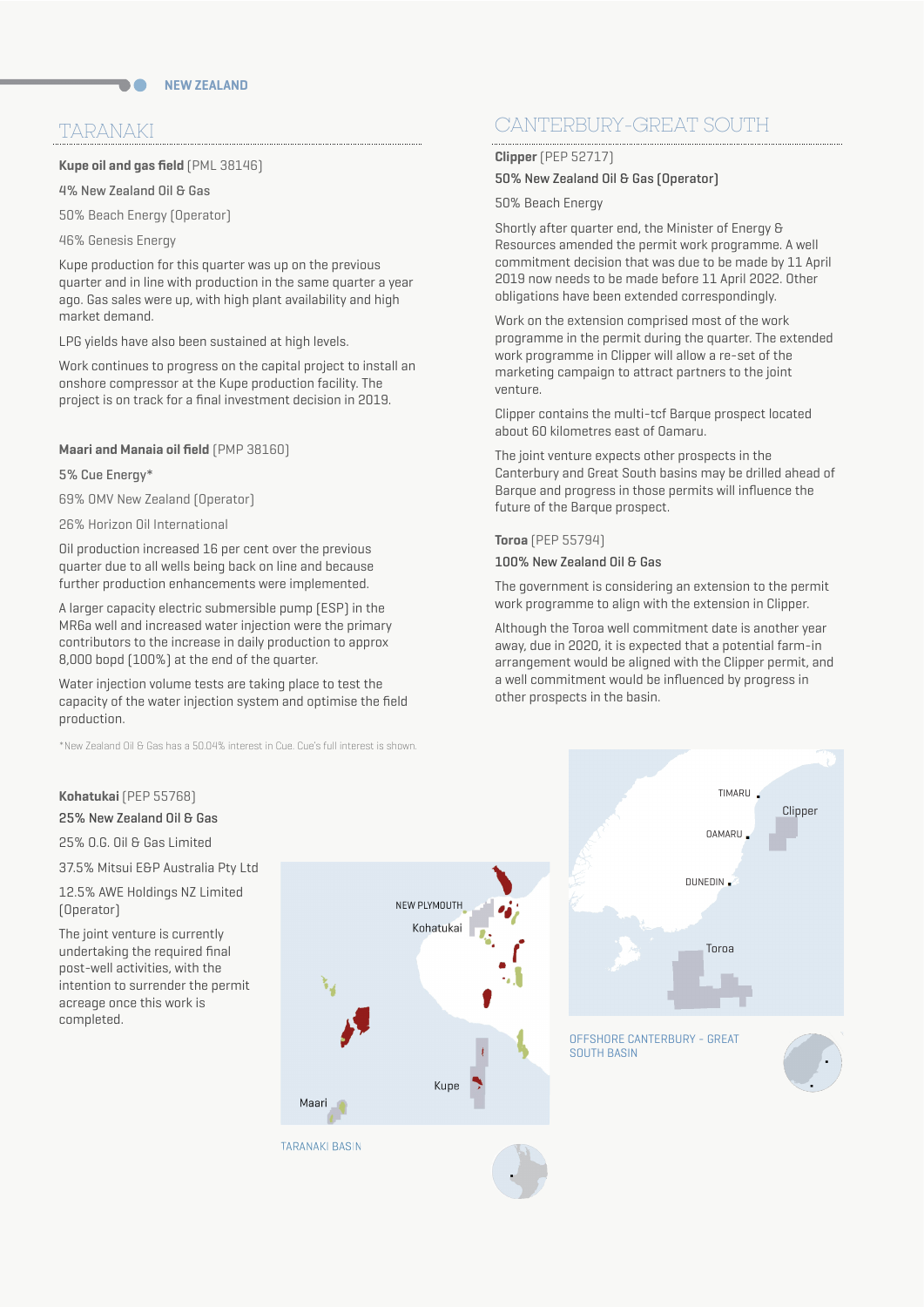# INDONESIA

n A

#### **Bohorok**

Production Sharing Contract

During the quarter, New Zealand Oil & Gas disposed of its remaining 25% interest.

#### **Sampang**

Production Sharing Contract

15% Cue Energy (Cue Sampang Pty Ltd)\*

Operator: Santos (Sampang) Pty Ltd (an Ophir Energy Group Company)

At the beginning of the quarter, although the Grati onshore compressor was offline, production bypassing the compressor continued at average planned rates in Oyong and Wortel.

The compressor underwent repairs and was back online by 7 February 2019.

The Sampang joint venture is reviewing development concepts for the Paus Biru gas discovery to accelerate gas production from the field. The joint venture is discussing further opportunities for near term exploration drilling. The near term exploration drilling aims to take advantage of potential rig availability in the area in 2020.



#### **Kisaran**

Production Sharing Contract

New Zealand Oil & Gas has executed an agreement that will result in the company removing obligations to pay any further costs in the PSC, while retaining the opportunity to receive up to US\$1.75 million for its 22.5% equity in the PSC.



# Mahato

Production Sharing Contract

12.5% Cue Energy (Cue Mahato Pty Ltd)\*

Operator: Texcal Mahato EP Ltd

Following quarter end a joint operating agreement was finalised and signed by the partners in the Mahato PSC area.

Cue expects the 2019 work programme to include drilling two onshore exploration wells targeting high potential oil prospects.

A prospect within the southern portion of the PSC has drilling permits in place and is likely to be the first well drilled when exploration resumes.

#### **Mahakam Hilir**

Kutei Basin Production Sharing Contract

100% Cue Energy (Cue Mahakam Hilir Pty Ltd and Cue Kalimantan Pte Ltd)\*

Operator: Cue Kalimantan Pte Ltd

The Mahakam Hilir PSC contains the Naga Utara prospect and the Naga Utara-4 appraisal well.

Cue is proceeding with planning for drilling the Naga Utara-4 well and is currently seeking partners to participate in the Mahakam Hilir PSC and the well.

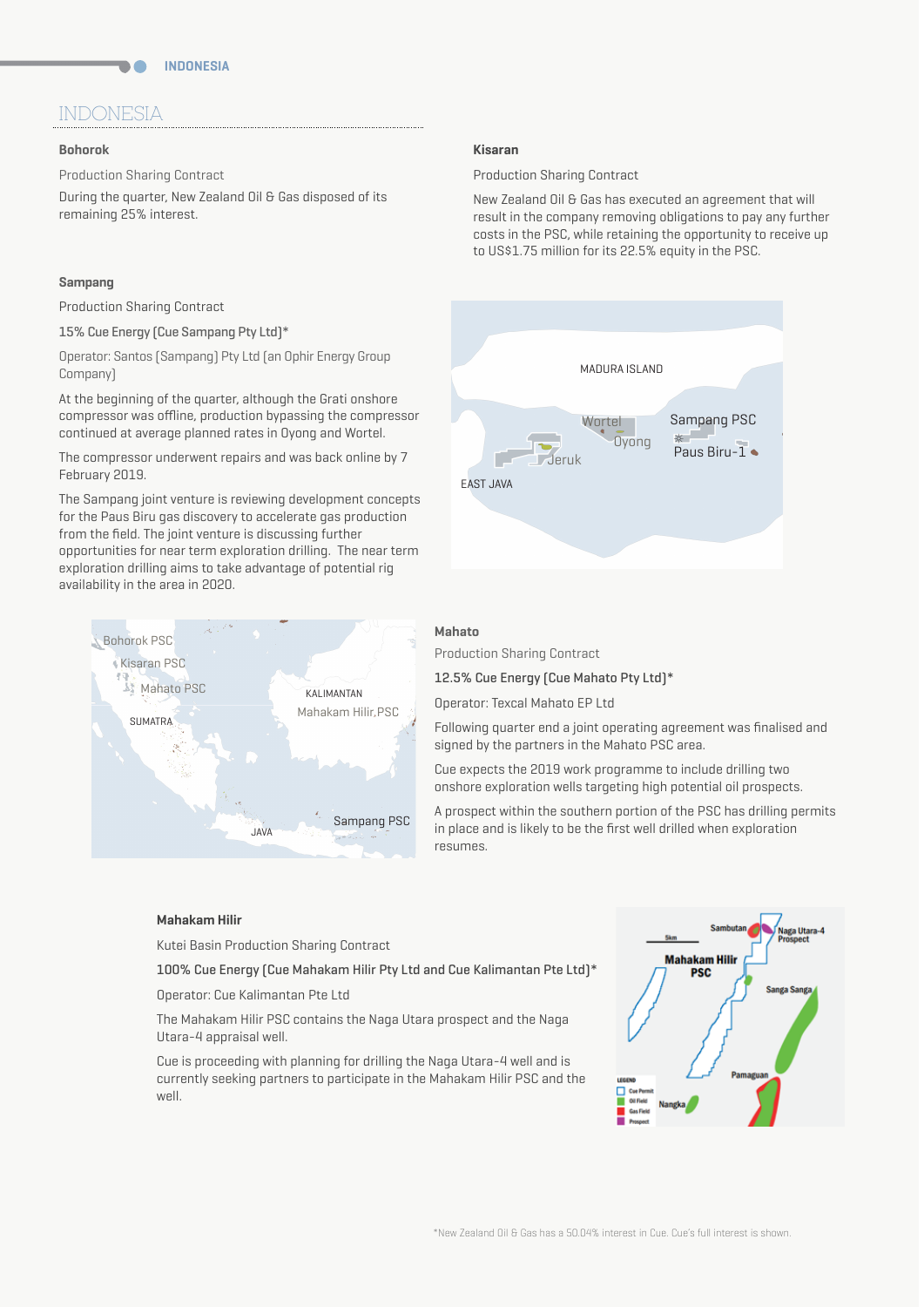# AUSTRALIA

### **WA-359-P**

# 100% Cue Energy\* (Operator)

In October 2018 Cue, BP Developments Australia Pty Ltd, Beach Energy and New Zealand Oil & Gas announced a coordination agreement.

It provides for BP to act as operator on behalf of Cue in planning the Ironbark-1 well prior to title transfers and creation of a formal joint venture. When title transfers are approved, the coordination agreement provides for BP to become operator.

During the quarter, several milestones were passed in progressing the agreements.

On 8 January 2019 Cue shareholders approved an agreement for New Zealand Oil & Gas to acquire a 15% interest in WA-359-P. New Zealand Oil & Gas will carry Cue for 2.85% of the costs of the Ironbark well and pay AUD\$642,600 in back costs on completion.

Also during the quarter, the Ocean Apex drilling rig was contracted by BP, acting on behalf of Cue, to drill the well. Drilling is expected to begin in late 2020.

Following quarter end the National Offshore Petroleum Titles Administrator notified Cue of the approval of a suspension of the work commitments for WA-359-P years 3 and 5 for 24 months until 25 April 2021 and an extension of the permit term until 25 April 2021.

When title transfers are approved, the coordination agreement provides for BP to become operator. The participating interests in the joint venture will then be:

| BP (operator)         | 42.5% |
|-----------------------|-------|
| $C$ ue <sup>*</sup>   | 21.5% |
| Beach Energy          | 21%   |
| New Zealand Oil & Gas | 15%   |
|                       |       |

An environmental plan for the Ironbark well-1 site survey has been submitted to the National Offshore Petroleum Safety and Environmental Management Authority (NOPSEMA).

### **WA-409-P**

### 20% Cue Energy (Cue Exploration Pty Ltd)\*

80% BP Developments Australia Pty Ltd (Operator) At a meeting held on 8 January 2019, Cue shareholders approved an agreement for New Zealand Oil & Gas to take an option to acquire a 5.36% interest.

If New Zealand Oil & Gas exercises the option, it will carry Cue for 5.36% of the costs of drilling a well in WA-409-P or pay the cash equivalent. Cue will also be entitled to a 10% royalty on revenue generated from the New Zealand Oil & Gas participating interest.

#### **WA-389-P**

100% Cue Energy (Cue Exploration Pty Ltd)\* (Operator) Mapping and evaluation of the permit leads and prospects is continuing.





AUSTRALIA